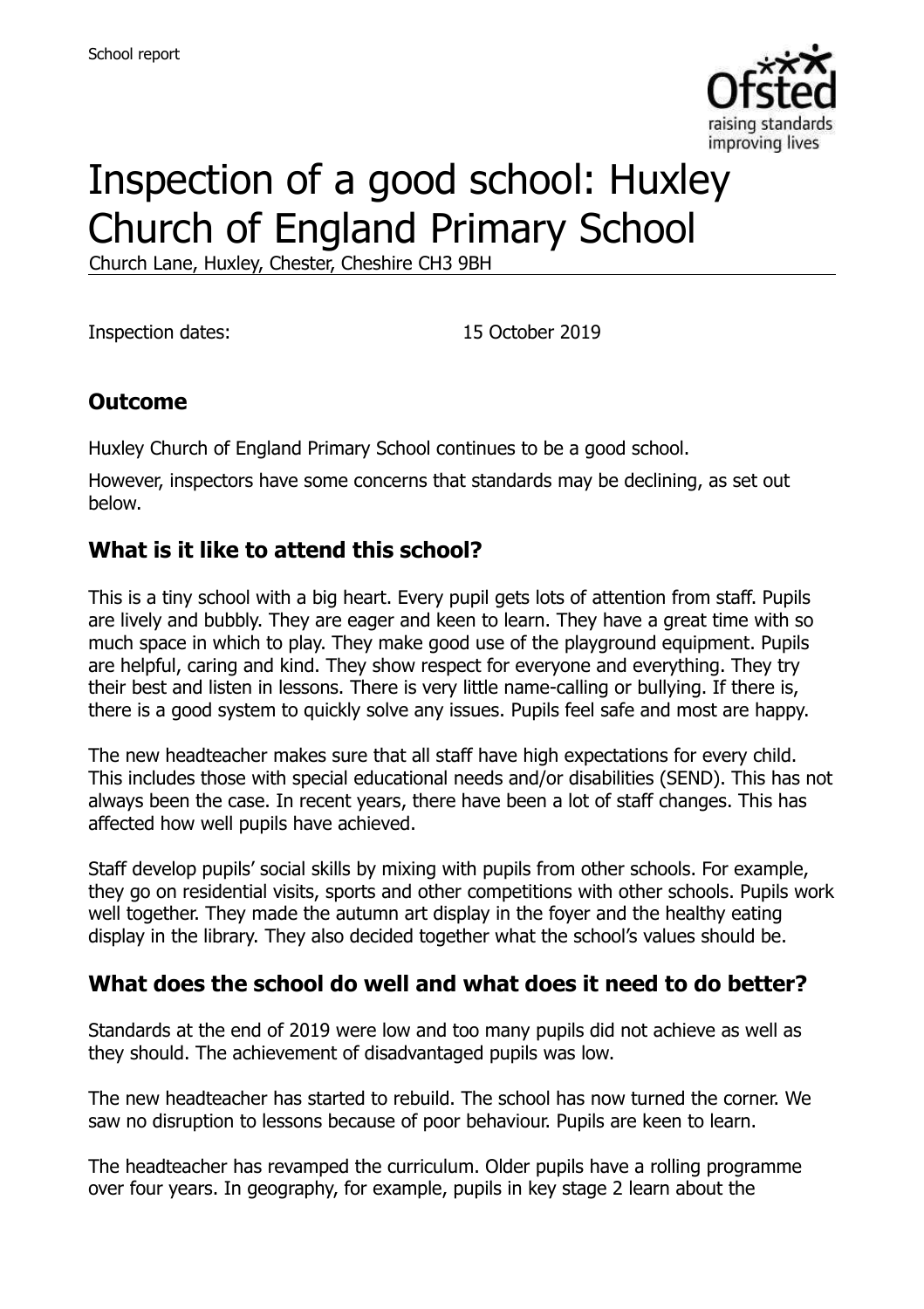

rainforests together. Pupils' work is very similar. The activities are the same for younger as they are for older pupils. However, older pupils learn more complex geography skills than the younger pupils. Teachers develop pupils' memory of geography well. At the start of a lesson, for example, pupils revised the features of a map of the world. They remembered where the Tropics of Cancer and Capricorn are. They named the oceans, rivers and the continents. Staff help pupils with SEND to learn about rainforests at the same level as other pupils. Younger pupils develop a good understanding of the world. They planted conkers, and apple and wheat seeds. They talked about growth and the functions of a tree. Through lessons, all pupils learn to respect wildlife. They discuss moral issues such as saving the rainforests.

Leaders know that reading is a subject that needs to improve so it has a high priority. Standards in reading have been low. Adults read books to pupils throughout the day. They encourage pupils to read and try to give them a love of reading. The long-term plans show a progression in the assessment of reading skills. The match of books to the reading age of the pupils is not as close as it should be. Books are in colour bands. However, the bands do not match pupils' reading abilities. Leaders have not identified disadvantaged pupils' barriers to learning in reading. Some disadvantaged pupils do not make good progress. Staff support pupils with SEND well. Adults work well to help pupils to catch up to where they should be for their age. The youngest children pick up reading skills from the start of Reception.

Leaders have made long-term plans in mathematics that build pupils' number skills well. In the past, standards have been low, but there are signs of improvement. Pupils learn the same mathematical idea at the same time but older pupils at a more demanding level. Teachers thread problem solving throughout the lesson. They take their time to make sure each pupil has understood before moving on. Teachers develop pupils' memories, which is particularly successful for pupils with SEND. Younger children's work shows some good examples of their understanding of comparing different measures.

The school is now a much more settled place. The new headteacher is making a real difference. Governors know that it is important to look after their staff as well as pupils. They are beginning to look at how they can improve staff's work–life balance.

## **Safeguarding**

The arrangements for safeguarding are effective.

Safeguarding is a high priority. For example, there are posters and signs around the school for charity telephone lines and whistleblowing policies. There is a good system in place to train staff along with other staff at Tarporley Primary School. Staff identify families that may need help, and work with other agencies to get them the help that they need. There is a good system in place to track any incidents and link them together to get a full picture of the child.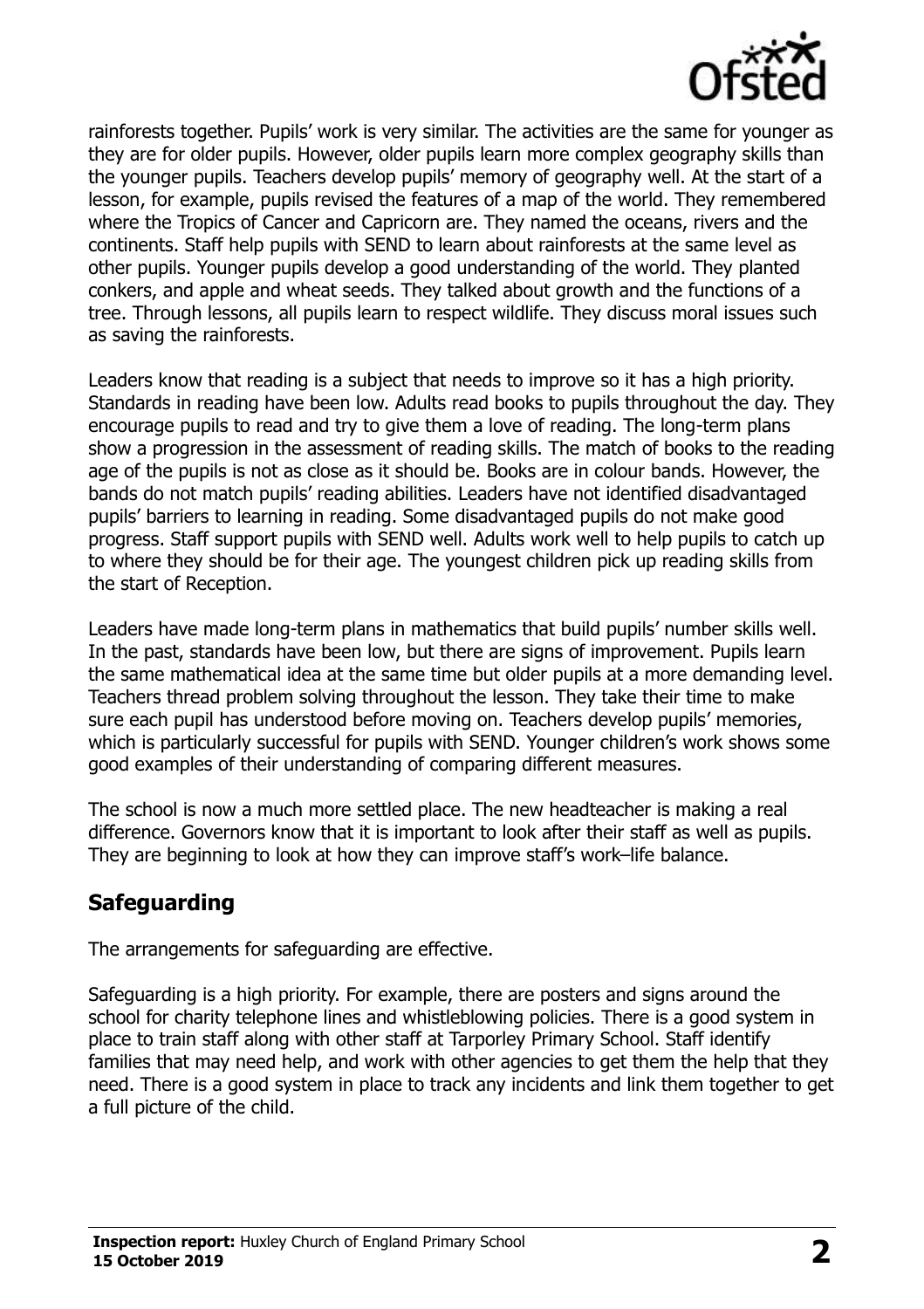

## **What does the school need to do to improve?**

## **(Information for the school and appropriate authority)**

- Pupils' achievement in reading has been low. The books that they read are not matched as well as they could be to their reading abilities. Leaders have not identified precisely enough what disadvantaged pupils need to do to improve their reading. Leaders need to address these issues so that pupils' achievement in reading improves.
- Leaders have developed a progressive scheme of work in geography. The activities in lessons, however, are very similar for the older and younger pupils. Leaders should ensure that teachers refine the work in class so that older pupils complete more demanding work than the younger pupils.

#### **Background**

When we have judged a school to be good, we will then normally go into the school about once every four years to confirm that the school remains good. This is called a section 8 inspection of a good school or non-exempt outstanding school. We do not give graded judgements on a section 8 inspection. However, if we find some evidence that the school could now be better than good or that standards may be declining, then the next inspection will be a section 5 inspection. Usually this is within one to two years of the date of the section 8 inspection. If we have serious concerns about safeguarding, behaviour or the quality of education, we will convert the section 8 inspection to a section 5 inspection immediately.

This is the first section 8 inspection since we judged the school to be good in July 2015.

#### **How can I feed back my views?**

You can use [Ofsted Parent View](https://parentview.ofsted.gov.uk/) to give Ofsted your opinion on your child's school, or to find out what other parents and carers think. We use Ofsted Parent View information when deciding which schools to inspect, when to inspect them and as part of their inspection.

The Department for Education has further quidance on how to complain about a school.

If you are not happy with the inspection or the report, you can [complain to Ofsted.](https://www.gov.uk/complain-ofsted-report)

#### **Further information**

You can search for [published performance information](http://www.compare-school-performance.service.gov.uk/) about the school.

In the report, '[disadvantaged pupils](http://www.gov.uk/guidance/pupil-premium-information-for-schools-and-alternative-provision-settings)' refers to those pupils who attract government pupil premium funding: pupils claiming free school meals at any point in the last six years and pupils in care or who left care through adoption or another formal route.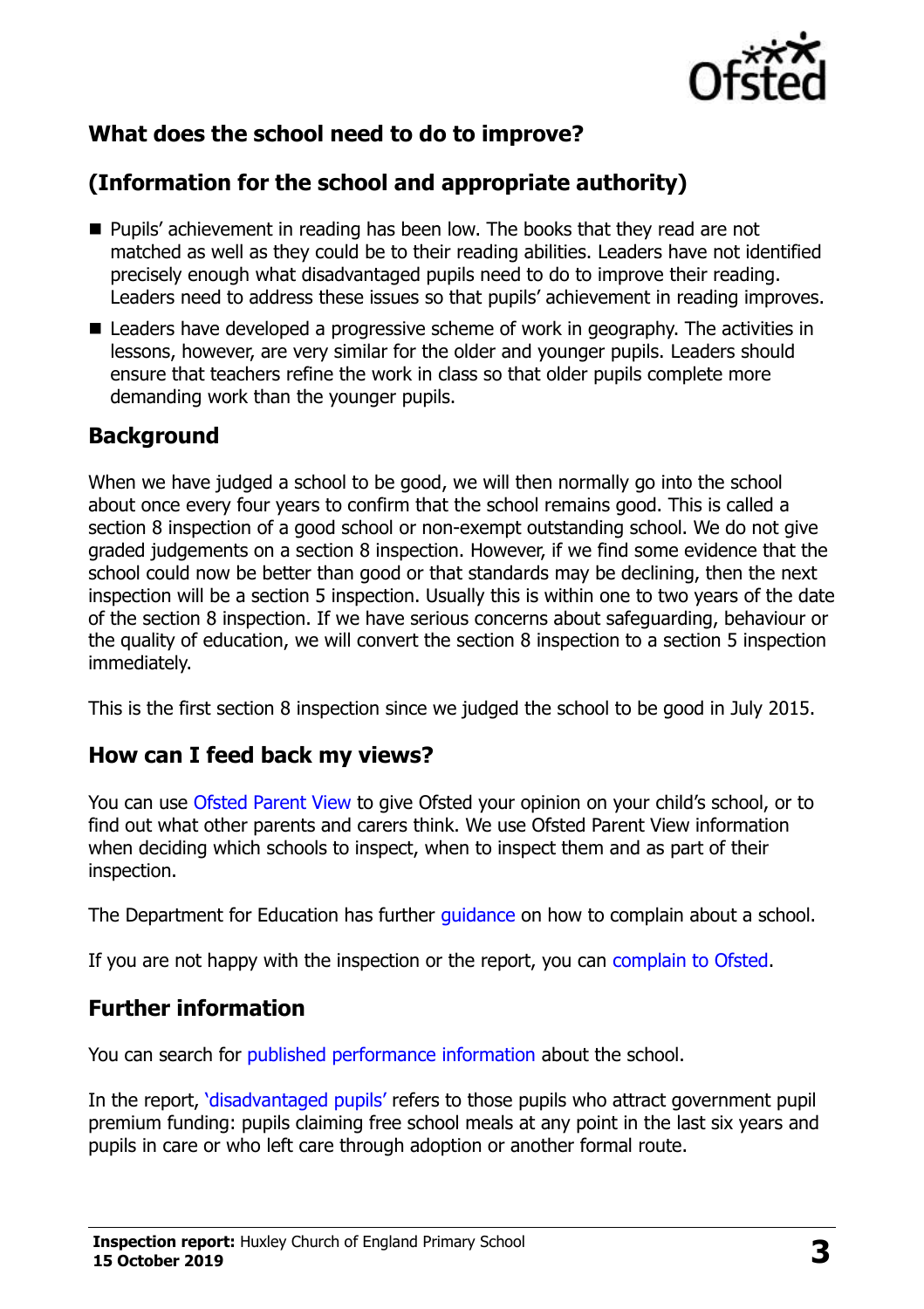

### **School details**

| Unique reference number             | 111286                             |
|-------------------------------------|------------------------------------|
| <b>Local authority</b>              | <b>Cheshire West and Chester</b>   |
| <b>Inspection number</b>            | 10110990                           |
| <b>Type of school</b>               | Primary                            |
| <b>School category</b>              | Voluntary controlled               |
| Age range of pupils                 | 5 to 11                            |
| <b>Gender of pupils</b>             | Mixed                              |
| Number of pupils on the school roll | 9                                  |
| <b>Appropriate authority</b>        | The governing body                 |
|                                     |                                    |
| <b>Chair of governing body</b>      | Stephen Ratledge                   |
| <b>Executive headteacher</b>        | Kerry Forrester                    |
| <b>Headteacher</b>                  | Cathy Davies                       |
| <b>Website</b>                      | www.huxleyprimary.cheshire.sch.uk/ |

## **Information about this school**

- The school has been through significant disruption. Almost every member of staff and most of the pupils left in the summer. The previous headteacher, who is also the headteacher at a neighbouring school, resigned. The informal federation with Utkinton St Paul's Church of England Primary School came to an end in May 2019.
- The headteacher at Tarporley Church of England Primary School became the executive headteacher at Huxley in September 2019. Mrs Davies, the new headteacher at Huxley, took up her post from September 2019. She was previously working at Tarporley Primary School.
- The school is a Church of England, voluntary-controlled primary school. The last inspection of religious education and other religious aspects was in October 2017. The school caters for pupils with autism spectrum disorder, those with emotional and/or behavioural needs, and those who have difficulties with cognition.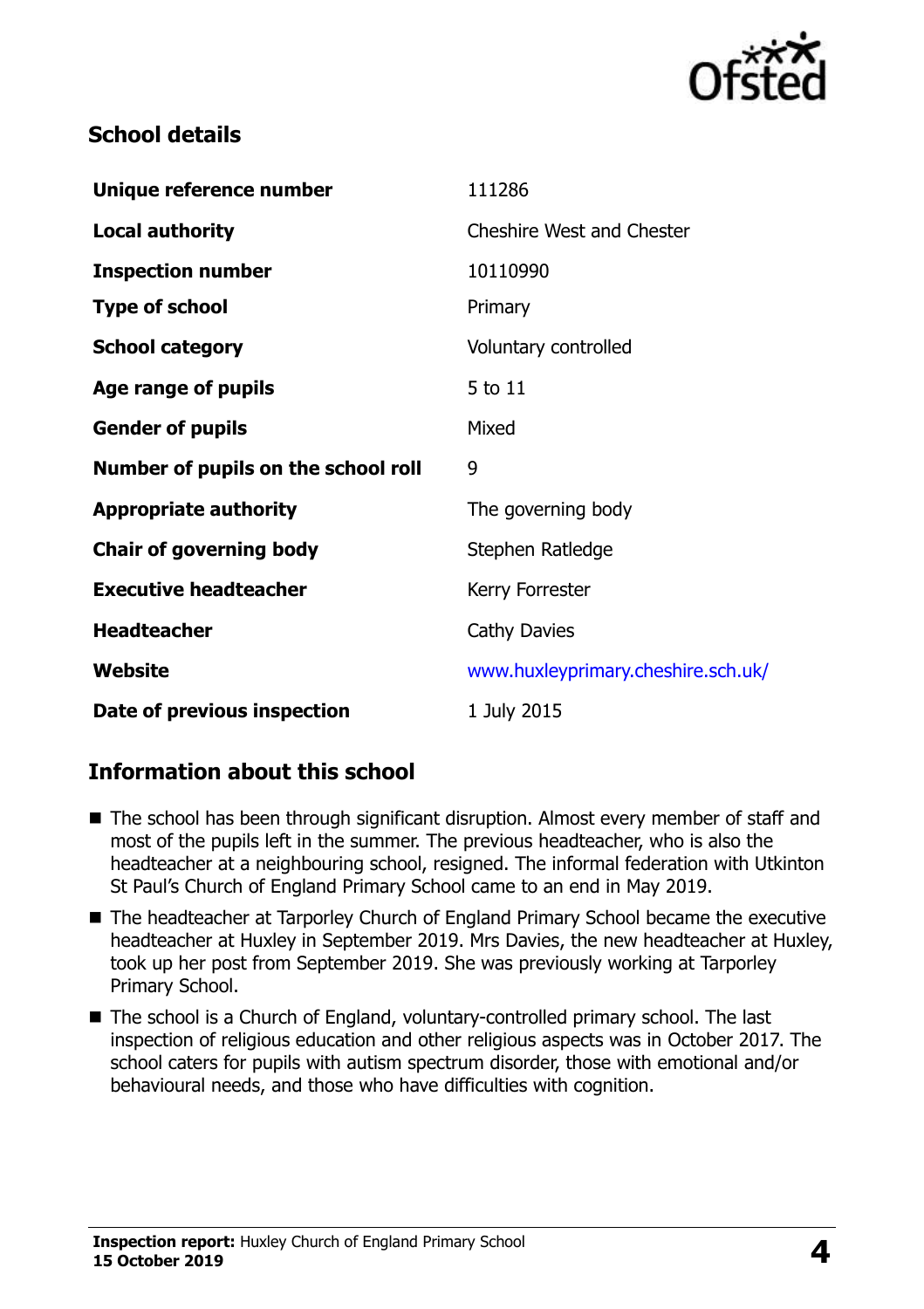

## **Information about this inspection**

- We looked at three subjects in detail: geography, reading and mathematics. In doing so, we met with the curriculum leader, looked at pupils' work, spoke with the teachers, spoke with pupils and visited lessons. We also heard some pupils read.
- We met with three representatives of the governing body and a representative of the local authority. We spoke on the telephone to one of the part-time teachers and to a specialist in the teaching of English who is helping the school. We also spoke with the executive headteacher, who is the headteacher at Tarporley Primary School.
- Seven members of staff completed Ofsted's online survey. We took their views into account. No pupils completed the survey, but we did speak with pupils at breaktime and as part of the in-depth look at mathematics and geography. Fewer than 10 parents completed Parent View, Ofsted's online survey, so we looked at the seven survey responses completed on paper.
- To look at how well the school safeguards pupils, we looked at the school's checks on staff's clearance to be able to work with children. We also looked at the security of the school site and met with the headteacher.

#### **Inspection team**

Allan Torr, lead inspector **Contact Contact Contact Contact Contact Contact Contact Contact Contact Contact Contact Contact Contact Contact Contact Contact Contact Contact Contact Contact Contact Contact Contact Contact Co** 

Suzanne Blay **Suzanne Blay Ofsted Inspector**